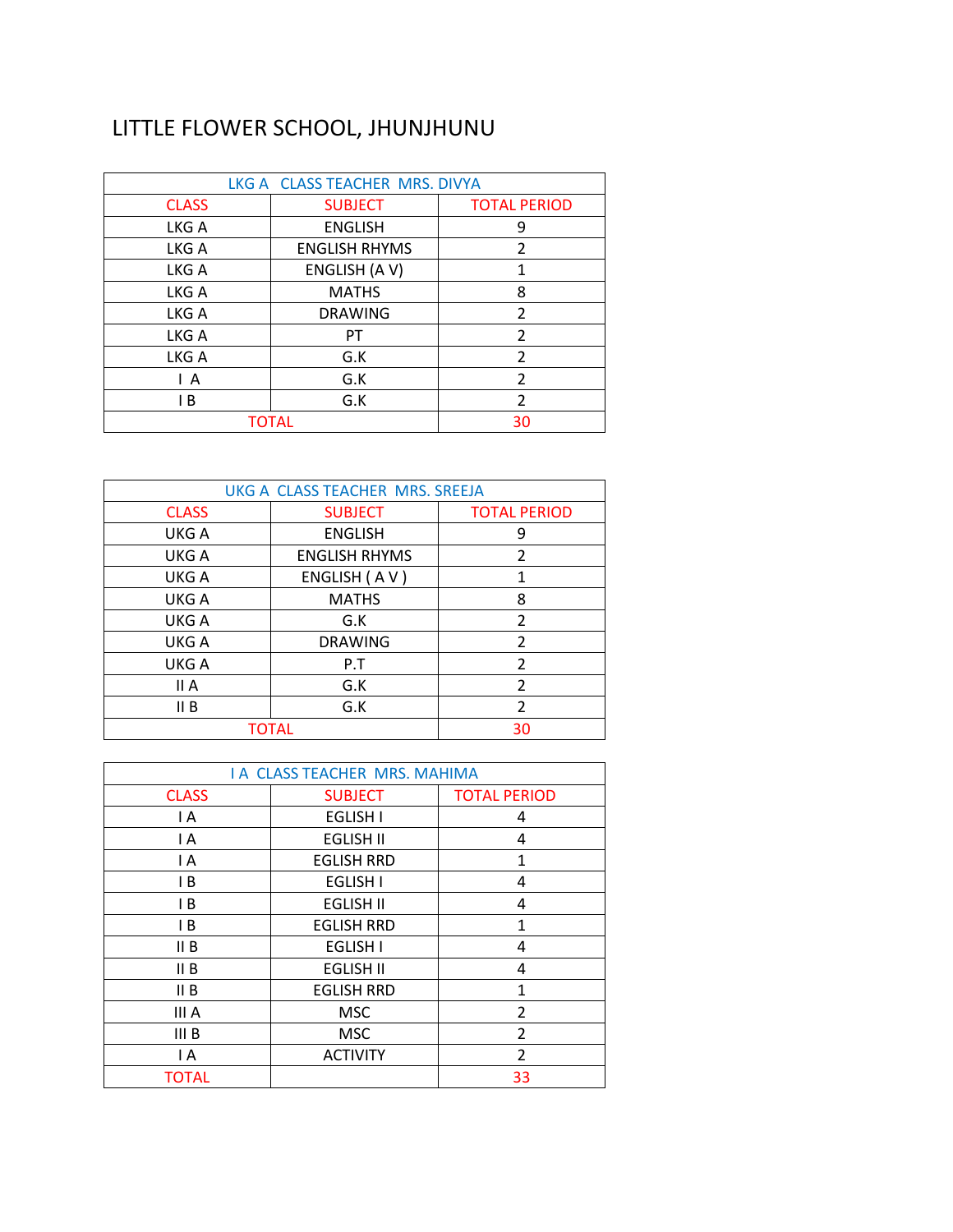| <b>IB CLASS TEACHER MRS.SUNITA AJIT</b> |                 |                     |
|-----------------------------------------|-----------------|---------------------|
| <b>CLASS</b>                            | <b>SUBJECT</b>  | <b>TOTAL PERIOD</b> |
| ΙB                                      | <b>MATHS</b>    |                     |
| II A                                    | <b>MATHS</b>    |                     |
| II B                                    | <b>MATHS</b>    |                     |
| III B                                   | <b>COMPUTER</b> |                     |
| B                                       | <b>ACTIVITY</b> |                     |
| <b>TOTAL</b>                            |                 | 32                  |

| <b>II A CLASS TEACHER MRS.SUNITA SWAMI</b> |                  |                     |
|--------------------------------------------|------------------|---------------------|
| <b>CLASS</b>                               | <b>SUBJECT</b>   | <b>TOTAL PERIOD</b> |
| II A                                       | HINDI I          | 4                   |
| II A                                       | HINDI II         | 3                   |
| II A                                       | <b>HINDI RRD</b> | $\mathbf{1}$        |
| ΙA                                         | HINDI I          | 4                   |
| I A                                        | HINDI II         | 3                   |
| I A                                        | <b>HINDI RRD</b> | 1                   |
| VII B                                      | HINDI I          | 3                   |
| VII B                                      | HINDI II         | 3                   |
| UKG A                                      | <b>HINDI</b>     | 8                   |
| UKG A                                      | <b>HINDI RRD</b> | $\overline{2}$      |
| II A                                       | <b>ACTIVITY</b>  | $\overline{2}$      |
|                                            | <b>TOTAL</b>     | 34                  |

| <b>II B CLASS TEACHER MIS. HARHSITA</b> |                 |                     |
|-----------------------------------------|-----------------|---------------------|
| <b>CLASS</b>                            | <b>SUBJECT</b>  | <b>TOTAL PERIOD</b> |
| ΙB                                      | <b>EVS</b>      | 9                   |
| VI A                                    | <b>SST</b>      | 6                   |
| VI B                                    | <b>SST</b>      | 6                   |
| VII A                                   | <b>SST</b>      | 6                   |
| VII B                                   | <b>SST</b>      | 6                   |
| II B                                    | <b>ACTIVITY</b> |                     |
|                                         |                 |                     |
| <b>TOTAL</b>                            |                 | 35                  |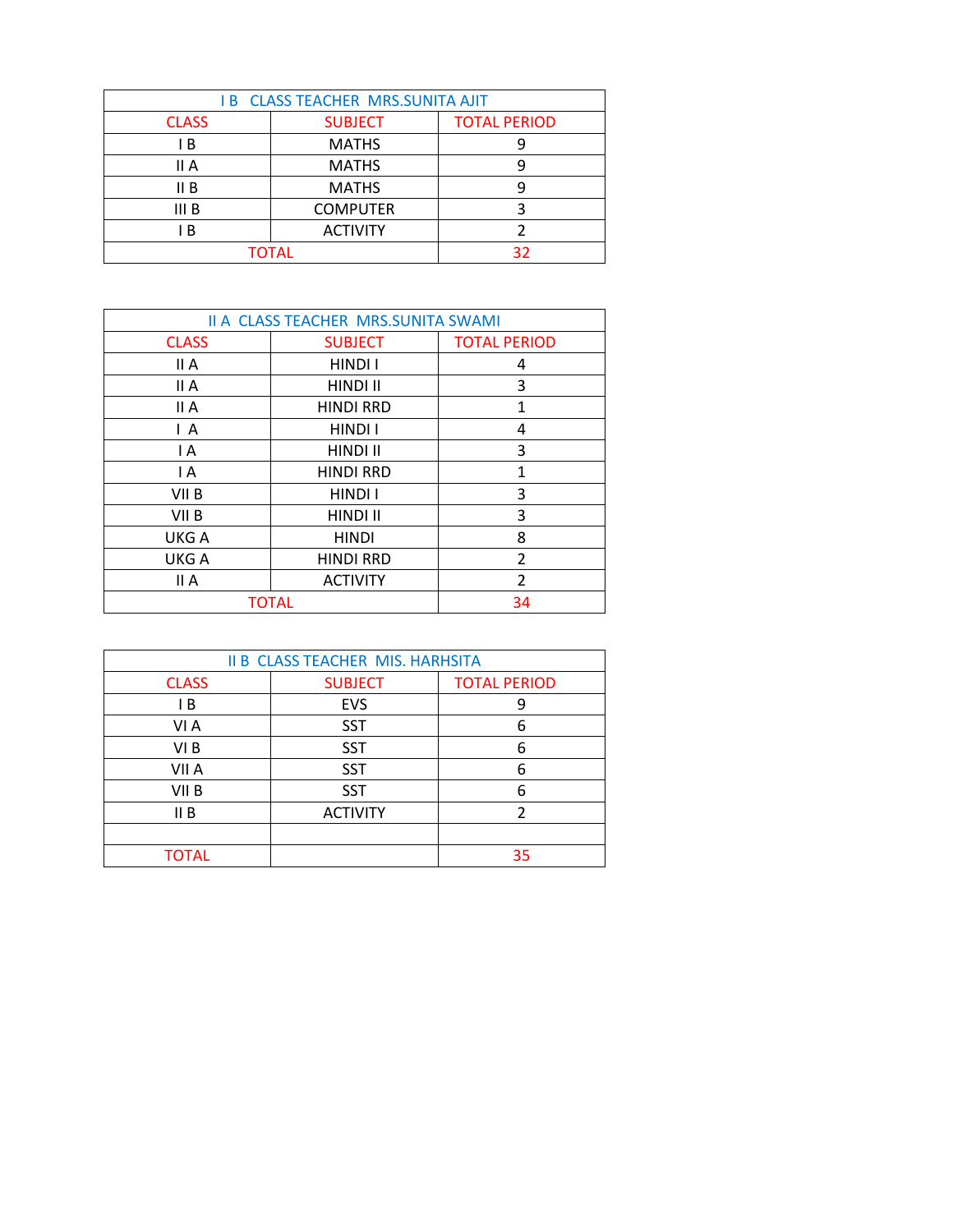| III A CLASS TEACHER MRS. SHERLY |                 |                     |
|---------------------------------|-----------------|---------------------|
| <b>CLASS</b>                    | <b>SUBJECT</b>  | <b>TOTAL PERIOD</b> |
| III A                           | ENG I           | 4                   |
| III A                           | ENG II          | 4                   |
| III A                           | <b>ENG RRD</b>  | $\overline{2}$      |
| III B                           | <b>MATHS</b>    | 6                   |
| IV A                            | <b>MATHS</b>    | 6                   |
| V A                             | <b>MATHS</b>    | 6                   |
| II A                            | <b>MSC</b>      | 2                   |
| II B                            | <b>MSC</b>      | $\overline{2}$      |
| III A                           | <b>ACTIVITY</b> | $\overline{2}$      |
|                                 | <b>TOTAL</b>    | 34                  |

| <b>III B CLASS TEACHER MRS. BHAGAY SHRI</b> |                  |                          |
|---------------------------------------------|------------------|--------------------------|
| <b>CLASS</b>                                | <b>SUBJECT</b>   | <b>TOTAL PERIOD</b>      |
| II B                                        | HINDI I          | 4                        |
| II B                                        | HINDI II         | 3                        |
| II B                                        | <b>HINDI RRD</b> | 1                        |
| III B                                       | HINDI I          | 3                        |
| III <sub>B</sub>                            | HINDI II         | 3                        |
| III B                                       | <b>HINDI RRD</b> | 1                        |
| VII A                                       | <b>SANSKRIT</b>  | 3                        |
| VIII A                                      | HINDI I          | 3                        |
| VIII A                                      | HINDI II         | 3                        |
| IX B                                        | <b>HINDI</b>     | 7                        |
| III B                                       | <b>ACTIVITY</b>  | $\overline{\mathcal{L}}$ |
| <b>TOTAL</b>                                |                  | 33                       |

| IV A CLASS TEACHER MIS. KHUSHBU SHARMA |                 |                     |
|----------------------------------------|-----------------|---------------------|
| <b>CLASS</b>                           | <b>SUBJECT</b>  | <b>TOTAL PERIOD</b> |
| III A                                  | <b>SST</b>      | 6                   |
| III B                                  | <b>SST</b>      | 6                   |
| IV A                                   | <b>SST</b>      | 6                   |
| V B                                    | <b>SST</b>      | 6                   |
| I A                                    | <b>MSC</b>      | 2                   |
| ΙB                                     | <b>MSC</b>      | 2                   |
| I A                                    | PT.             | 2                   |
| ΙB                                     | PT              | 2                   |
| IV A                                   | <b>ACTIVITY</b> | $\mathfrak{p}$      |
| TOTAL                                  |                 | 34                  |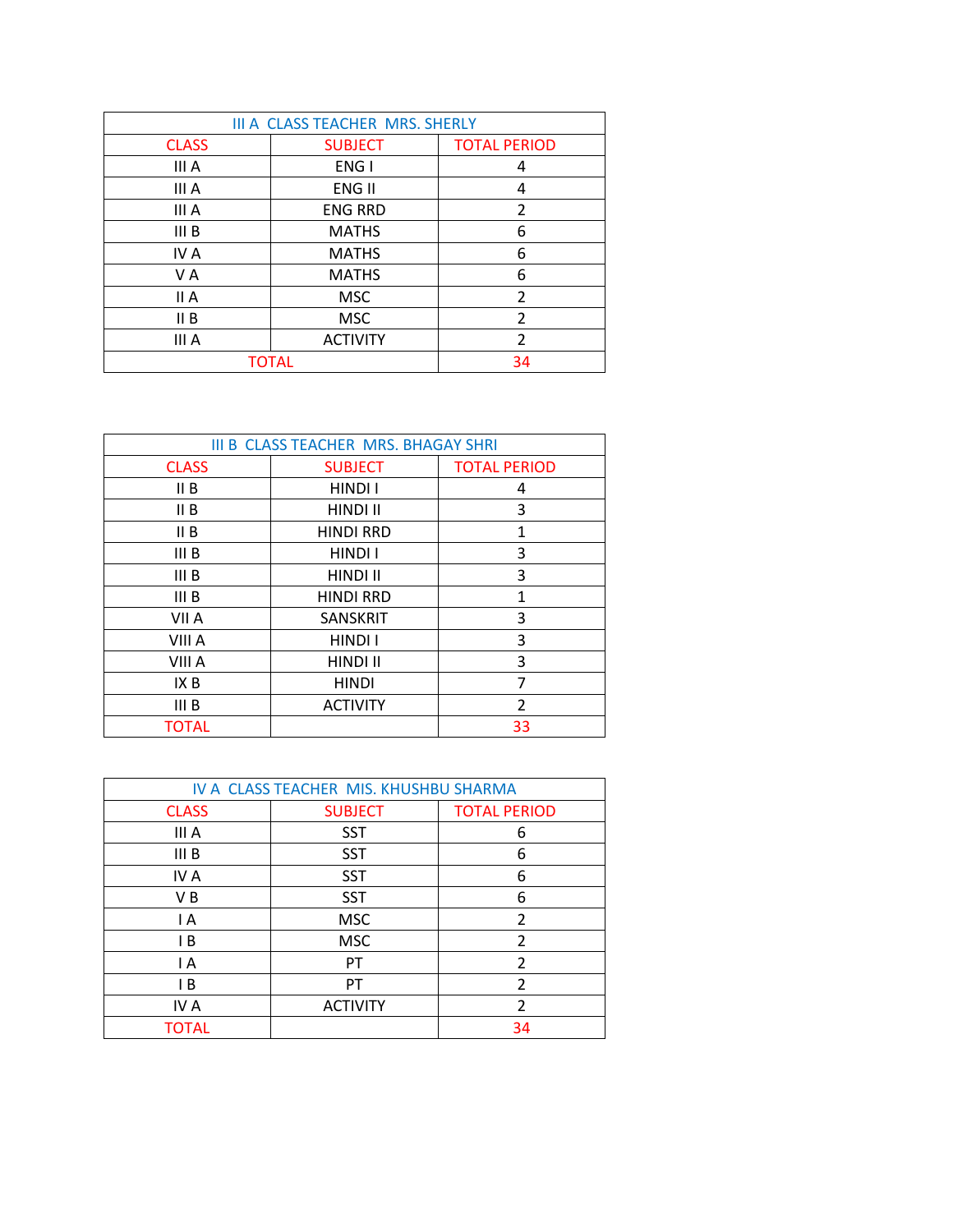| IV B CLASS TEACHER MRS. DEBORAH D ROSELYN |                 |                     |
|-------------------------------------------|-----------------|---------------------|
| <b>CLASS</b>                              | <b>SUBJECT</b>  | <b>TOTAL PERIOD</b> |
| III A                                     | <b>COMPUTER</b> | 3                   |
| IV A                                      | <b>COMPUTER</b> | 2                   |
| IV B                                      | <b>COMPUTER</b> | 2                   |
| IV <sub>B</sub>                           | ENG I           | 4                   |
| IV B                                      | ENG II          | 4                   |
| IV B                                      | <b>ENG RRD</b>  | 2                   |
| VI A                                      | <b>COMPUTER</b> | 2                   |
| VI B                                      | <b>COMPUTER</b> | $\overline{2}$      |
| VIII A                                    | <b>COMPUTER</b> | $\overline{2}$      |
| VIII B                                    | <b>COMPUTER</b> | 2                   |
| ΧA                                        | <b>COMPUTER</b> | $\overline{2}$      |
| IX B                                      | <b>COMPUTER</b> | 2                   |
| IV B                                      | <b>ACTIVITY</b> | 2                   |
| ΤΟΤΑL                                     |                 | 31                  |

| V A CLASS TEACHER MRS. SUMAN JANU |                    |                     |
|-----------------------------------|--------------------|---------------------|
| <b>CLASS</b>                      | <b>SUBJECT</b>     | <b>TOTAL PERIOD</b> |
| II A                              | <b>ENGLISH I</b>   | 4                   |
| II A                              | <b>ENGLISH II</b>  | 3                   |
| II A                              | <b>ENGLISH RRD</b> | 2                   |
| VA                                | <b>ENGLISH I</b>   | 4                   |
| VA                                | <b>ENGLISH II</b>  | 4                   |
| V A                               | <b>ENGLISH RRD</b> | 2                   |
| V A                               | <b>COMPUTER</b>    | $\overline{2}$      |
| V B                               | <b>COMPUTER</b>    | 2                   |
| VII A                             | <b>COMPUTER</b>    | $\overline{2}$      |
| VII <sub>B</sub>                  | <b>COMPUTER</b>    | $\overline{2}$      |
| IX A                              | <b>COMPUTER</b>    | $\overline{2}$      |
| ΧB                                | <b>COMPUTER</b>    | 2                   |
| VA                                | <b>ACTIVITY</b>    | 2                   |
|                                   | <b>TOTAL</b>       | 33                  |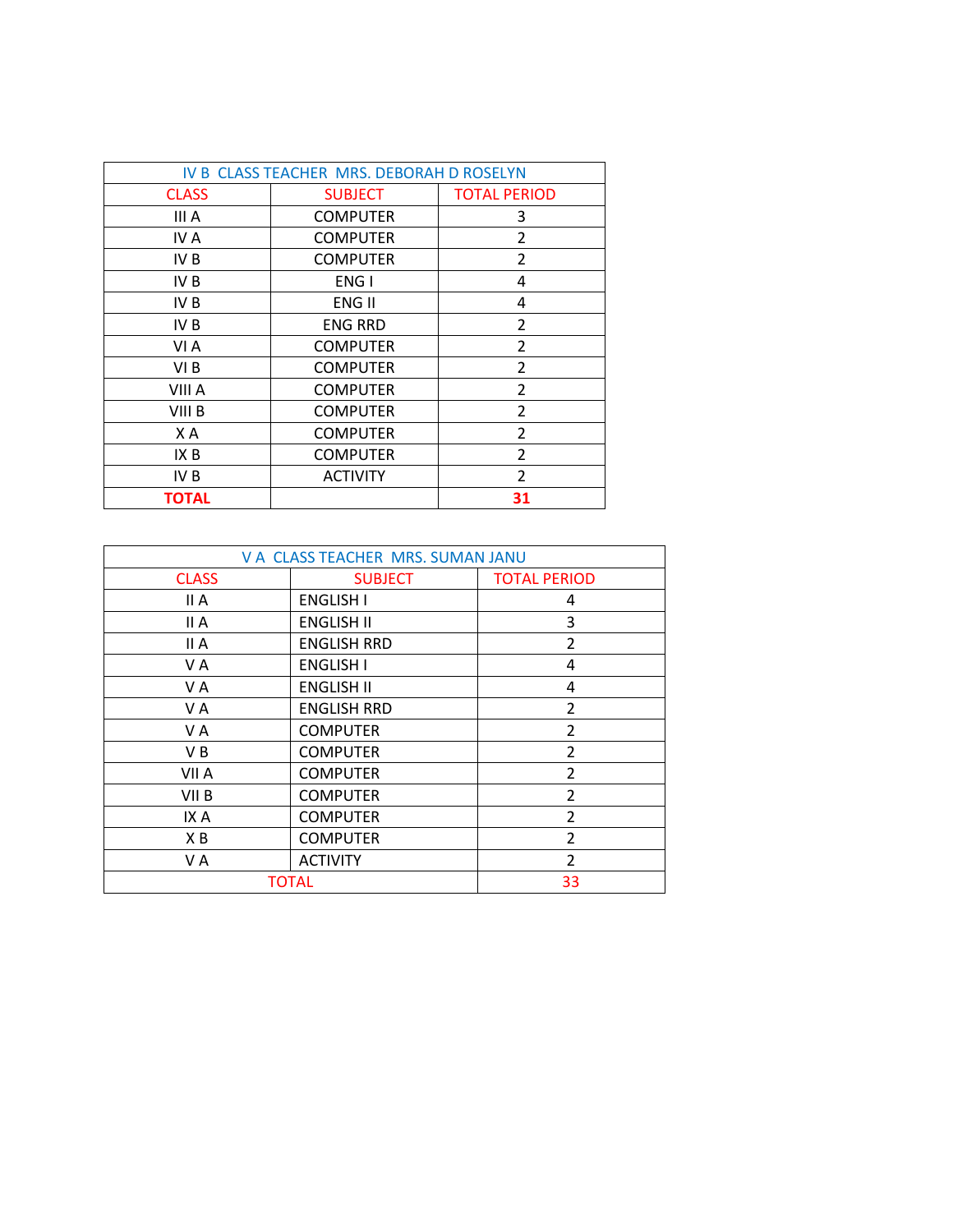| <b>V B CLASS TEACHER MIS. ANITA BARA</b> |                 |                     |
|------------------------------------------|-----------------|---------------------|
| <b>CLASS</b>                             | <b>SUBJECT</b>  | <b>TOTAL PERIOD</b> |
| ΙA                                       | <b>EVS</b>      |                     |
| II A                                     | <b>EVS</b>      |                     |
| V B                                      | <b>SCIENCE</b>  |                     |
| IV A                                     | <b>SCIENCE</b>  |                     |
| VВ                                       | <b>ACTIVITY</b> |                     |
| <b>TOTAL</b>                             |                 | 32                  |

| VI A CLASS TEACHER MIS.SINTA |                 |                     |
|------------------------------|-----------------|---------------------|
| <b>CLASS</b>                 | <b>SUBJECT</b>  | <b>TOTAL PERIOD</b> |
| II B                         | <b>EVS</b>      |                     |
| III A                        | <b>SCIENCE</b>  | 6                   |
| III B                        | <b>SCIENCE</b>  | 6                   |
| IV <sub>B</sub>              | <b>SCIENCE</b>  | 6                   |
| V A                          | <b>MSC</b>      |                     |
| V B                          | <b>MSC</b>      |                     |
| VI A                         | <b>ACTIVITY</b> |                     |
| <b>TOTAL</b>                 |                 | 32                  |

| VI B CLASS TEACHER MR.AMEET CHARLS ROSSET |                 |                     |
|-------------------------------------------|-----------------|---------------------|
| <b>CLASS</b>                              | <b>SUBJECT</b>  | <b>TOTAL PERIOD</b> |
| IV <sub>B</sub>                           | <b>MATHS</b>    | 6                   |
| <b>VB</b>                                 | <b>MATHS</b>    | 6                   |
| VI B                                      | <b>MATHS</b>    | 7                   |
| VI A                                      | <b>MSC</b>      | $\overline{2}$      |
| VI B                                      | <b>MSC</b>      | $\overline{2}$      |
| VII A                                     | <b>MSC</b>      | $\overline{2}$      |
| VII B                                     | <b>MSC</b>      | $\overline{2}$      |
| IV <sub>B</sub>                           | <b>MSC</b>      | $\mathfrak{p}$      |
| VI B                                      | <b>ACTIVITY</b> | 1                   |
|                                           | <b>TOTAL</b>    | 30                  |

| VII A CLASS TEACHER MRS. USHA |                 |                     |
|-------------------------------|-----------------|---------------------|
| <b>CLASS</b>                  | <b>SUBJECT</b>  | <b>TOTAL PERIOD</b> |
| ١A                            | <b>MATHS</b>    | 9                   |
| III A                         | <b>MATHS</b>    | 6                   |
| VI A                          | <b>MATHS</b>    |                     |
| VII A                         | <b>MATHS</b>    |                     |
| IV A                          | <b>MSC</b>      |                     |
| <b>VIIA</b>                   | <b>ACTIVITY</b> |                     |
| <b>TOTAL</b>                  |                 | 32                  |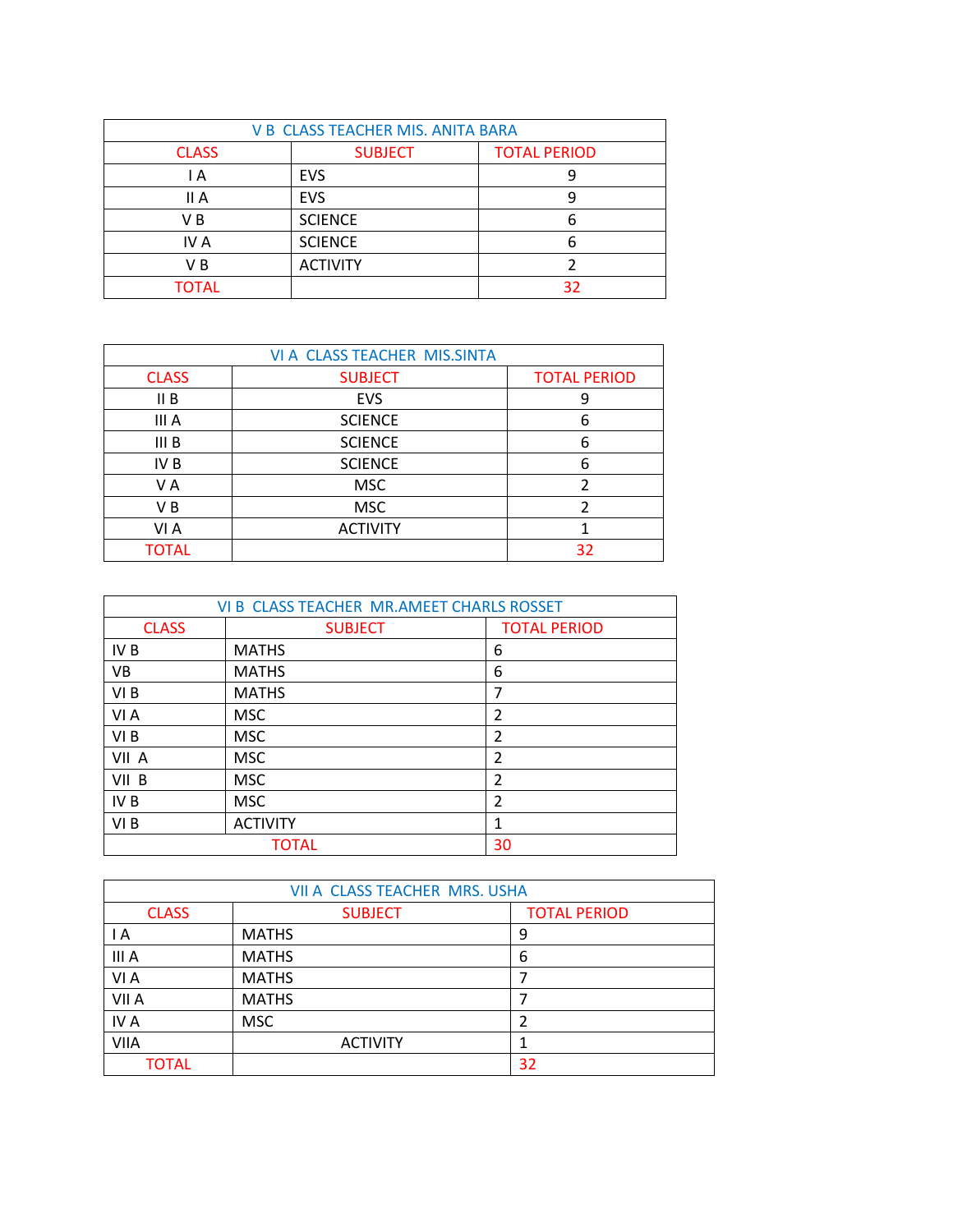| <b>VII B CLASS TEACHER SISTER 2</b> |                 |                     |
|-------------------------------------|-----------------|---------------------|
| <b>CLASS</b>                        | <b>SUBJECT</b>  | <b>TOTAL PERIOD</b> |
| VII B                               | ENG I           | 5                   |
| VII B                               | ENG II          | 5                   |
| III B                               | ENG I           | 4                   |
| III B                               | ENG II          | 4                   |
| III B                               | <b>ENG RRD</b>  | 2                   |
| IV B                                | <b>SST</b>      | 6                   |
| VA                                  | <b>SST</b>      | 6                   |
| VII B                               | <b>ACTIVITY</b> |                     |
| <b>TOTAL</b>                        |                 | 33                  |

| VIII A CLASS TEACHER MRS. LAYA |                 |                     |
|--------------------------------|-----------------|---------------------|
| <b>CLASS</b>                   | <b>SUBJECT</b>  | <b>TOTAL PERIOD</b> |
| VIII A                         | <b>SCIENCE</b>  | 6                   |
| VI A                           | <b>SCIENCE</b>  | 6                   |
| VA                             | <b>SCIENCE</b>  | 6                   |
| VI <sub>B</sub>                | <b>SCIENCE</b>  | 6                   |
| VIII A                         | <b>MSC</b>      | $\overline{2}$      |
| VIII B                         | <b>MSC</b>      | 2                   |
| VIII A                         | <b>ACTIVITY</b> | 1                   |
| <b>TOTAL</b>                   |                 | 29                  |

| VIII B CLASS TEACHER MRS. SARITA ROHILLA |                 |                     |
|------------------------------------------|-----------------|---------------------|
| <b>CLASS</b>                             | <b>SUBJECT</b>  | <b>TOTAL PERIOD</b> |
| VIII B                                   | ENG I           | 5                   |
| VIII B                                   | ENG II          | 5                   |
| V <sub>B</sub>                           | ENG I           | 4                   |
| V <sub>B</sub>                           | ENG II          | 4                   |
| V <sub>B</sub>                           | <b>ENG RRD</b>  | $\overline{2}$      |
| IV A                                     | ENG I           | 4                   |
| IV A                                     | ENG II          | 4                   |
| IV A                                     | <b>ENG RRD</b>  | $\overline{2}$      |
| VIII B                                   | <b>ACTIVITY</b> | 1                   |
| <b>TOTAL</b>                             |                 | 31                  |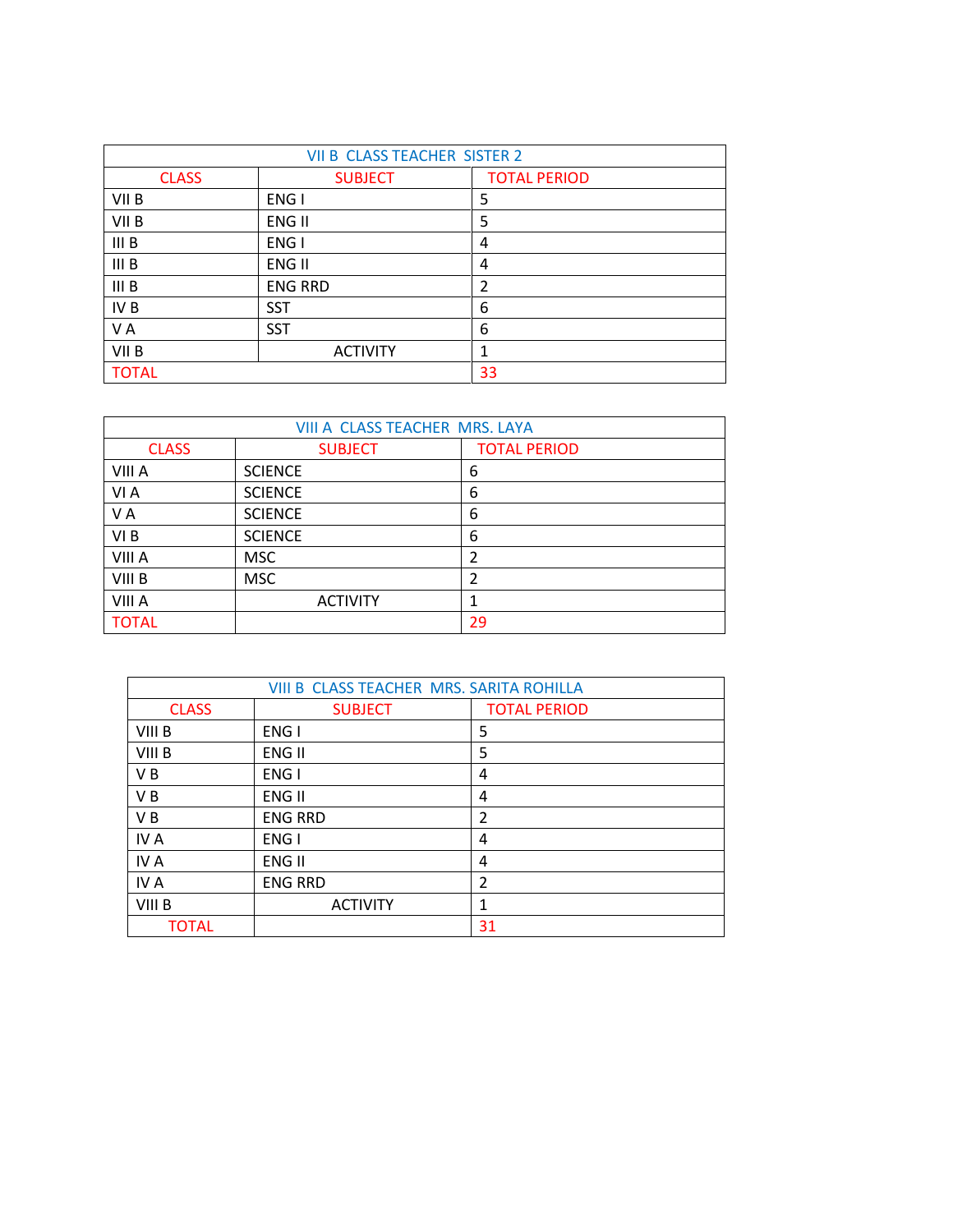| IX A CLASS TEACHER MR. VIKASH SHARMA |                 |                     |
|--------------------------------------|-----------------|---------------------|
| <b>CLASS</b>                         | <b>SUBJECT</b>  | <b>TOTAL PERIOD</b> |
| IX A                                 | <b>ENGLISH</b>  | 4                   |
| XA                                   | ENG I           | 4                   |
| VII A                                | ENG I           | 5                   |
| VII A                                | ENG II          | 5                   |
| VI B                                 | ENG I           | 5                   |
| VI <sub>B</sub>                      | ENG II          | 5                   |
| IX A                                 | <b>ACTIVITY</b> |                     |
| TOTAL                                |                 | 33                  |

| IX B CLASS TEACHER MR. PRASANTH |                  |                     |
|---------------------------------|------------------|---------------------|
| <b>CLASS</b>                    | <b>SUBJECT</b>   | <b>TOTAL PERIOD</b> |
| XB                              | <b>BIOLOGY</b>   | 3                   |
| XB                              | <b>CHEMISTRY</b> | 3                   |
| XB                              | <b>PHYSICS</b>   | 3                   |
| IX B                            | <b>CHEMISTRY</b> | 3                   |
| IX B                            | <b>PHYSICS</b>   | 3                   |
| IX B                            | <b>BIOLOGY</b>   | 3                   |
| VII A                           | <b>SCIENCE</b>   | 6                   |
| VII <sub>B</sub>                | G.K              | $\overline{2}$      |
| VI A                            | G.K              | $\overline{2}$      |
| VI <sub>B</sub>                 | G.K              | $\overline{2}$      |
| IX B                            | <b>ACTIVITY</b>  | $\mathbf{1}$        |
| 31<br><b>TOTAL</b>              |                  |                     |

| X A CLASS TEACHER MR. VIKAS SHARMA |                  |                     |
|------------------------------------|------------------|---------------------|
| <b>CLASS</b>                       | <b>SUBJECT</b>   | <b>TOTAL PERIOD</b> |
| X A                                | <b>BIOLOGY</b>   | 3                   |
| XA                                 | <b>CHEMISTRY</b> | 3                   |
| X A                                | <b>PHYSICS</b>   | 3                   |
| IX A                               | <b>BIOLOGY</b>   | 3                   |
| IX A                               | <b>PHYSICS</b>   | 3                   |
| IX A                               | <b>CHEMISTRY</b> | 3                   |
| VII B                              | <b>SCIENCE</b>   | 6                   |
| VIII B                             | <b>SCIENCE</b>   | 6                   |
| ΧA                                 | <b>ACTIVITY</b>  | 1                   |
|                                    | <b>TOTAL</b>     | 31                  |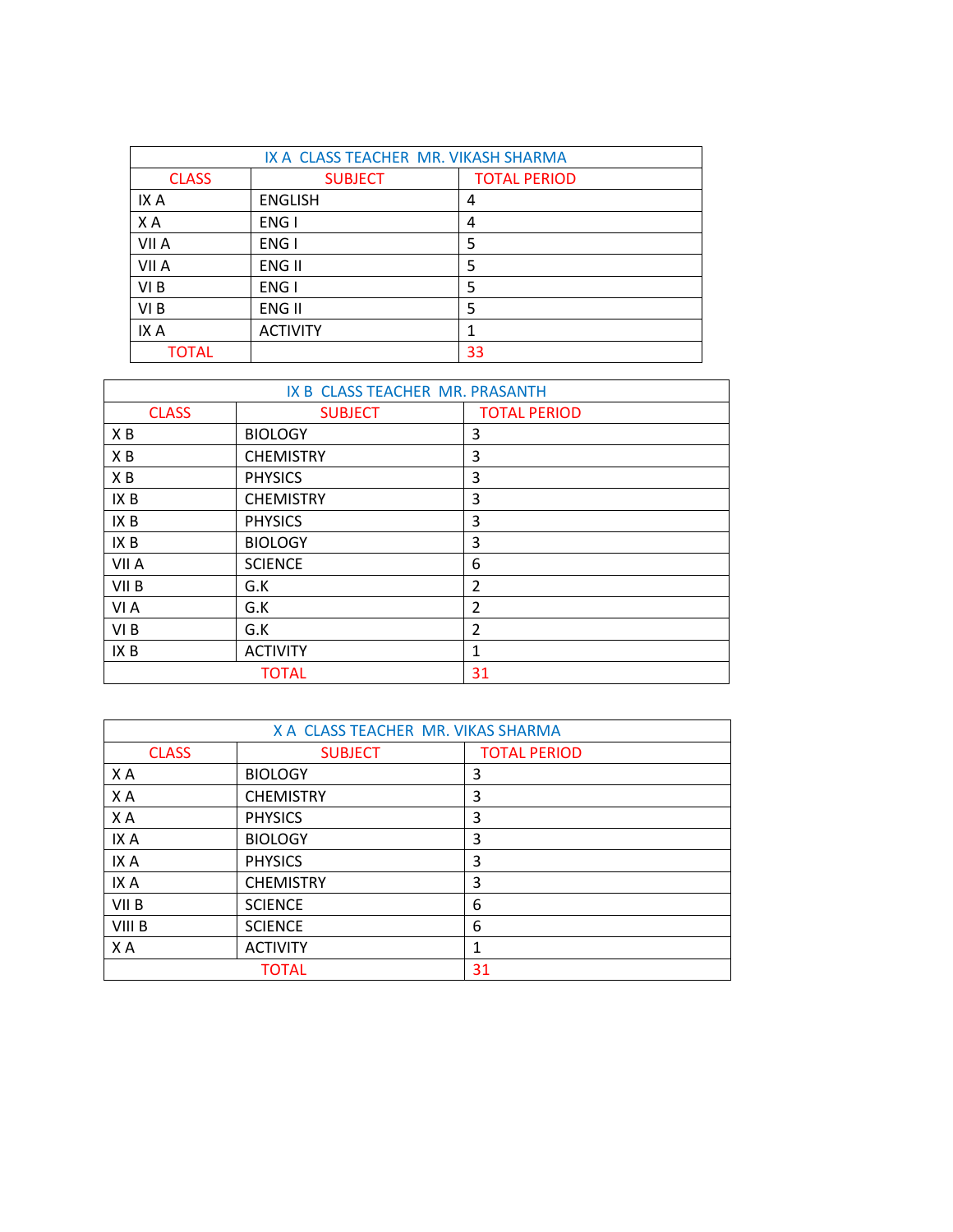| X B CLASS TEACHER MR. KAUSIKA NAYAK |                 |                     |
|-------------------------------------|-----------------|---------------------|
| <b>CLASS</b>                        | <b>SUBJECT</b>  | <b>TOTAL PERIOD</b> |
| X A                                 | <b>SST</b>      | 8                   |
| XB                                  | <b>SST</b>      | 8                   |
| IX A                                | <b>SST</b>      | 8                   |
| VIII B                              | <b>SST</b>      | 6                   |
| X <sub>B</sub>                      | <b>ACTIVITY</b> |                     |
| <b>TOTAL</b>                        |                 | 31                  |

| <b>SUBJECT TEACHER: SISTER 1</b> |                |                     |  |
|----------------------------------|----------------|---------------------|--|
| <b>CLASS</b>                     | <b>SUBJECT</b> | <b>TOTAL PERIOD</b> |  |
| XB                               | <b>ENGLISH</b> | 8                   |  |
| IX B                             | SST            | 8                   |  |
| VIII A                           | <b>SST</b>     | 6                   |  |
| IX A                             | <b>MSC</b>     |                     |  |
| IX <sub>B</sub>                  | <b>MSC</b>     | 2                   |  |
| <b>TOTAL</b><br>26               |                |                     |  |

| SUBJECT TEACHER MRS.BINU K VARGHESE |                |                     |
|-------------------------------------|----------------|---------------------|
| <b>CLASS</b>                        | <b>SUBJECT</b> | <b>TOTAL PERIOD</b> |
| VI A                                | ENG I          | 5                   |
| VI A                                | ENG II         | 5                   |
| VIII A                              | ENG I          | 5                   |
| VIII A                              | ENG II         | 5                   |
| IX B                                | ENG I          | 4                   |
| IX B                                | ENG II         | 4                   |
| X A                                 | ENG I          | 4                   |
| <b>TOTAL</b>                        |                | 32                  |

| SUBJECT TEACHER MR. MOHAN KUMAR SHARMA |                                       |    |  |  |
|----------------------------------------|---------------------------------------|----|--|--|
| <b>CLASS</b>                           | <b>TOTAL PERIOD</b><br><b>SUBJECT</b> |    |  |  |
| VII B                                  | <b>MATHS</b>                          |    |  |  |
| VIII A                                 | <b>MATHS</b>                          |    |  |  |
| IX A                                   | <b>MATHS</b>                          | 8  |  |  |
| X <sub>B</sub>                         | <b>MATHS</b>                          | 8  |  |  |
| TOTAL                                  |                                       | 30 |  |  |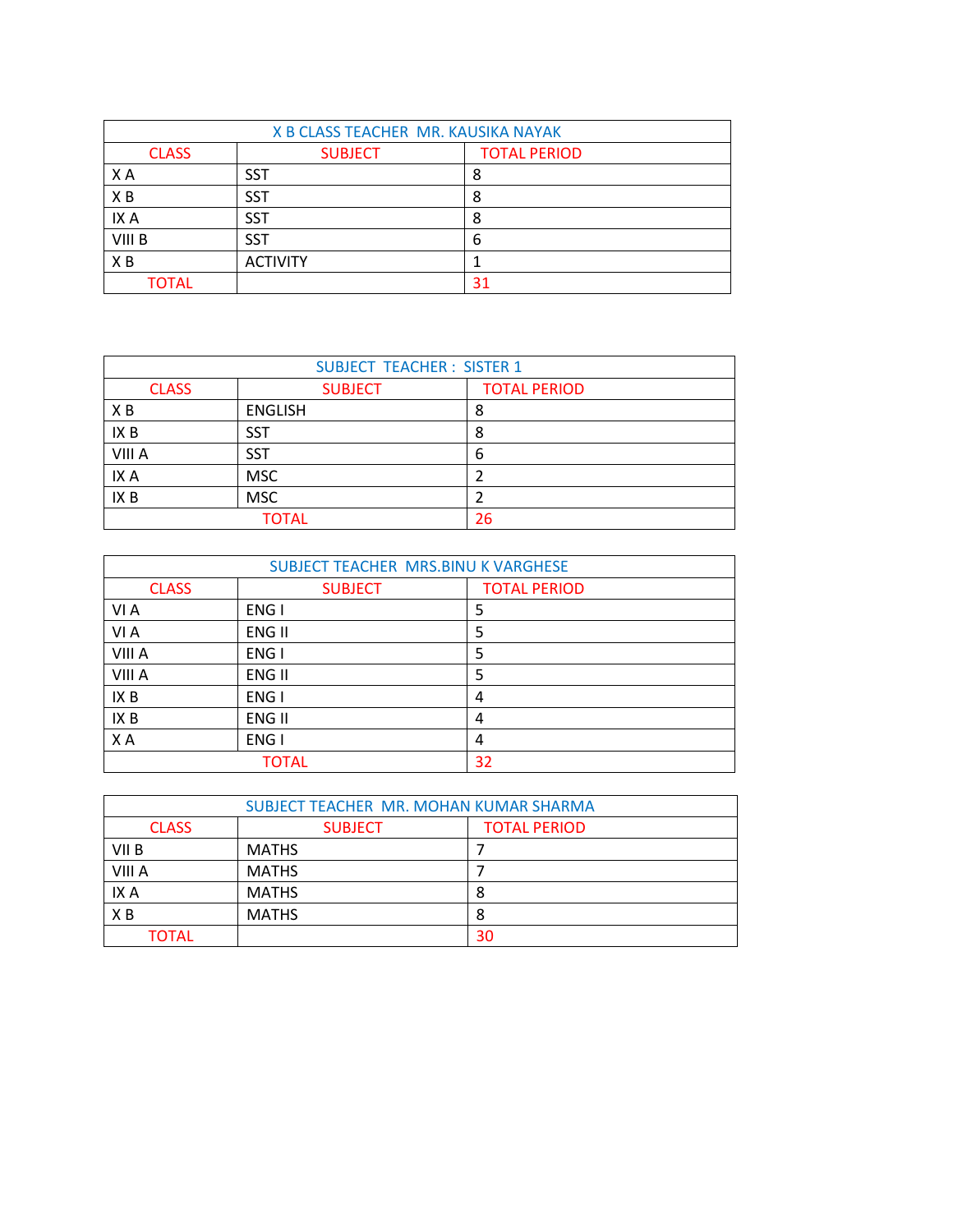| SUBJECT TEACHER MR. SANJAY KUMAR SHARMA |                |                     |  |
|-----------------------------------------|----------------|---------------------|--|
| <b>CLASS</b>                            | <b>SUBJECT</b> | <b>TOTAL PERIOD</b> |  |
| VIII B                                  | <b>MATHS</b>   |                     |  |
| IX B                                    | <b>MATHS</b>   | 8                   |  |
| X A                                     | <b>MATHS</b>   | 8                   |  |
| VIII A                                  | G.K            | $\mathcal{P}$       |  |
| VIII B                                  | G.K            | 2                   |  |
| VII A                                   | G.K            | $\mathcal{P}$       |  |
| <b>TOTAL</b>                            |                | 29                  |  |

| SUBJECT TEACHER MRS. KAUSHALYA |                |                     |  |
|--------------------------------|----------------|---------------------|--|
| <b>CLASS</b>                   | <b>SUBJECT</b> | <b>TOTAL PERIOD</b> |  |
| VIII B                         | HINDI I        | 3                   |  |
| VIII B                         | HINDI II       | 3                   |  |
| IX B                           | <b>HINDI</b>   |                     |  |
| X A                            | <b>HINDI</b>   | 8                   |  |
| X <sub>B</sub>                 | <b>HINDI</b>   | 8                   |  |
| <b>TOTAL</b>                   |                | 29                  |  |

| <b>SUBJECT TEACHER MRS. SUNITA KUMARI</b> |                  |                     |  |
|-------------------------------------------|------------------|---------------------|--|
| <b>CLASS</b>                              | <b>SUBJECT</b>   | <b>TOTAL PERIOD</b> |  |
| l B                                       | HINDI I          | 4                   |  |
| I B                                       | <b>HINDI II</b>  | 3                   |  |
| l B                                       | <b>HINDI RRD</b> | 1                   |  |
| VI A                                      | <b>SANSKRIT</b>  | 3                   |  |
| VI B                                      | <b>SANSKRIT</b>  | 3                   |  |
| VII B                                     | <b>SANSKRIT</b>  | 3                   |  |
| VIII A                                    | <b>SANSKRIT</b>  | 3                   |  |
| VIII B                                    | <b>SANSKRIT</b>  | 3                   |  |
| VII A                                     | <b>HINDI</b>     | 6                   |  |
| 29<br>TOTAL                               |                  |                     |  |

| <b>SUBJECT TEACHER MRS. SAROJ GILL</b> |                  |                     |  |
|----------------------------------------|------------------|---------------------|--|
| <b>CLASS</b>                           | <b>SUBJECT</b>   | <b>TOTAL PERIOD</b> |  |
| LKG A                                  | <b>HINDI</b>     | 8                   |  |
| LKG A                                  | <b>HINDI RRD</b> | 2                   |  |
| v                                      | HINDI I          | 3                   |  |
| V A                                    | HINDI II         | 3                   |  |
| V A                                    | <b>HINDI RRD</b> | 1                   |  |
| IV A                                   | <b>HINDI I</b>   | 3                   |  |
| IV A                                   | HINDI II         | 3                   |  |
| IV A                                   | <b>HINDI RRD</b> | 1                   |  |
| VI B                                   | <b>HINDI I</b>   | 3                   |  |
| VI B                                   | HINDI II         | 3                   |  |
| 30<br><b>TOTAL</b>                     |                  |                     |  |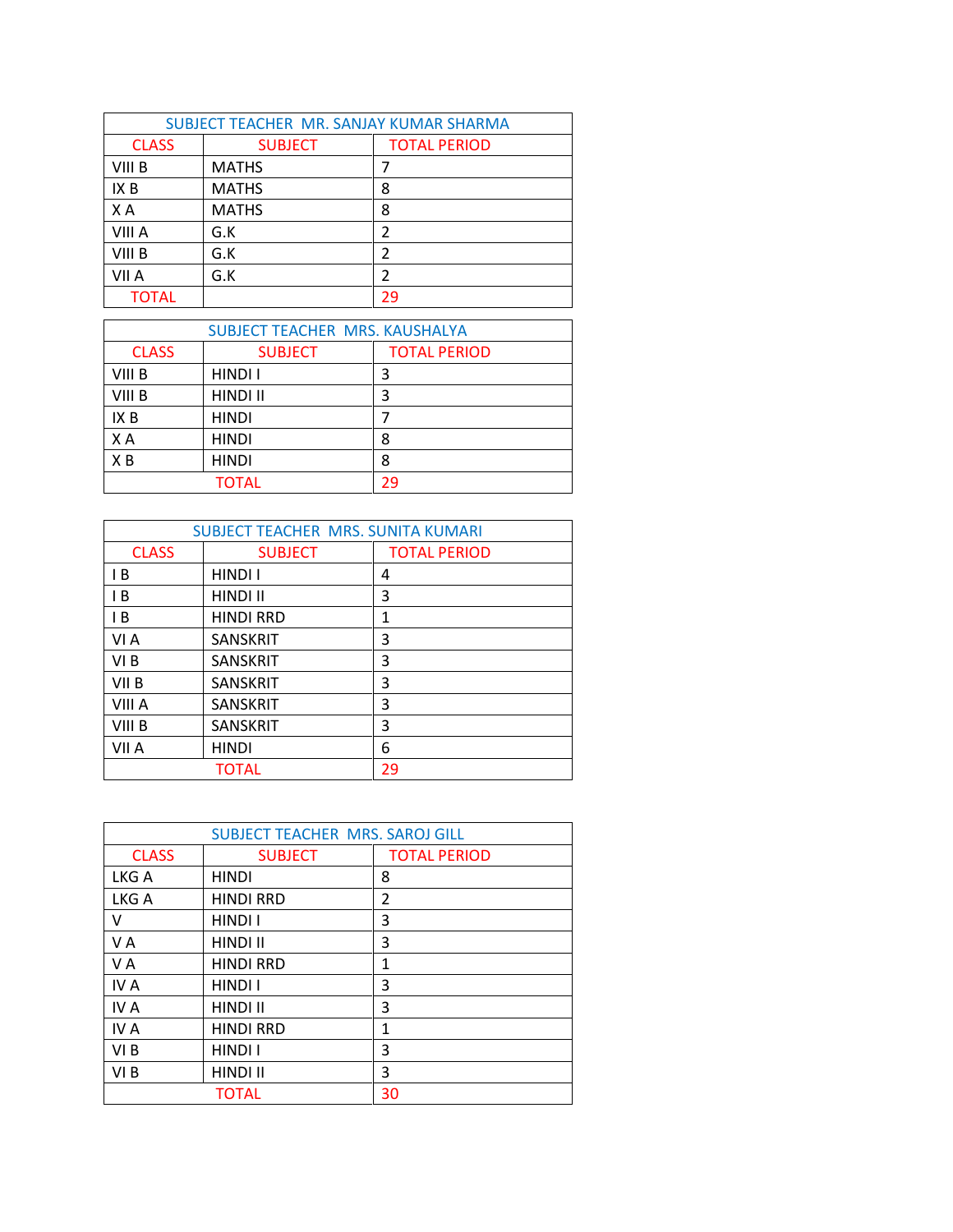| <b>SUBJECT TEACHER MRS. SHEETAL</b> |                  |                     |  |
|-------------------------------------|------------------|---------------------|--|
| <b>CLASS</b>                        | <b>SUBJECT</b>   | <b>TOTAL PERIOD</b> |  |
| III A                               | <b>HINDI I</b>   | 3                   |  |
| III A                               | <b>HINDI II</b>  | 3                   |  |
| III A                               | <b>HINDI RRD</b> | $\mathbf{1}$        |  |
| IV <sub>B</sub>                     | HINDI I          | 3                   |  |
| IV <sub>B</sub>                     | <b>HINDI II</b>  | 3                   |  |
| IV <sub>B</sub>                     | <b>HINDI RRD</b> | $\mathbf{1}$        |  |
| V <sub>B</sub>                      | <b>HINDI I</b>   | 3                   |  |
| V <sub>B</sub>                      | HINDI II         | 3                   |  |
| V <sub>B</sub>                      | <b>HINDI RRD</b> | 1                   |  |
| VI A                                | HINDI I          | 3                   |  |
| VI A                                | HINDI II         | 3                   |  |
| <b>TOTAL</b>                        |                  | 27                  |  |

| SUBJECT TEACHER MR. AJITH SATHYAN |                |                     |  |
|-----------------------------------|----------------|---------------------|--|
| <b>CLASS</b>                      | <b>SUBJECT</b> | <b>TOTAL PERIOD</b> |  |
| II A                              | PT             | 2                   |  |
| <b>IIB</b>                        | PT             | $\overline{2}$      |  |
| III A                             | PT             | $\overline{2}$      |  |
| III B                             | PT             | $\overline{2}$      |  |
| IV A                              | PT             | 1                   |  |
| IV B                              | PT             | $\overline{1}$      |  |
| V A                               | PT             | $\mathbf 1$         |  |
| VB                                | PT             | $\mathbf{1}$        |  |
| VI A                              | PT             | 1                   |  |
| VI <sub>B</sub>                   | PT             | $\mathbf{1}$        |  |
| VII A                             | PT             | $\mathbf{1}$        |  |
| VII <sub>B</sub>                  | PT             | $\mathbf{1}$        |  |
| VIII A                            | PT             | $\mathbf{1}$        |  |
| VIII B                            | PT             | $\overline{1}$      |  |
| IX A                              | PT             | $\mathbf{1}$        |  |
| IX B                              | PT             | $\mathbf{1}$        |  |
| XA                                | PT             | 1                   |  |
| XB                                | PT             | $\mathbf{1}$        |  |
| <b>TOTAL</b>                      |                | 22                  |  |